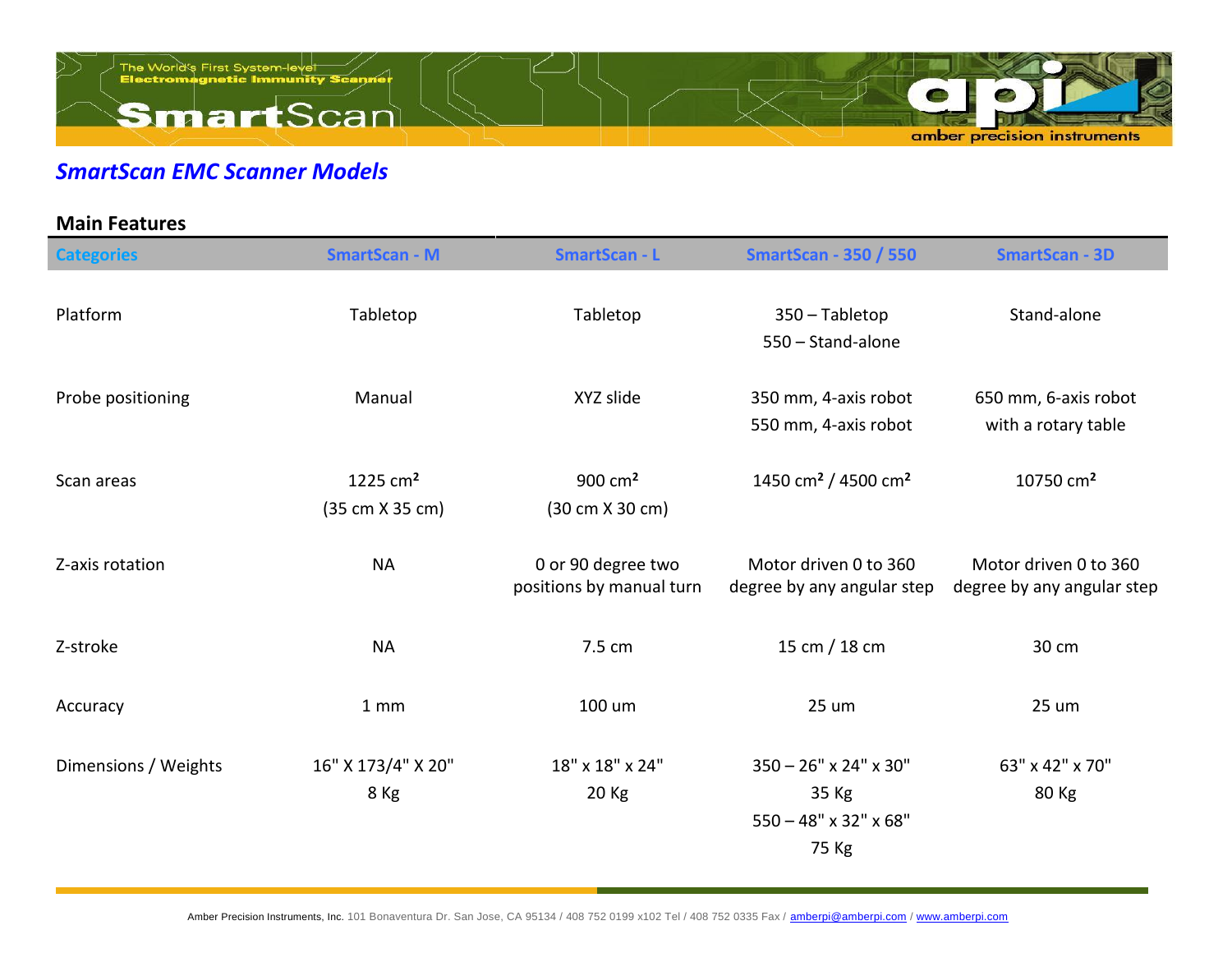## **Smart**Scan



| Integrated comb generator            | N/A           | N/A            |                      |                |
|--------------------------------------|---------------|----------------|----------------------|----------------|
| Integrated camera                    | $\checkmark$  |                |                      |                |
| Touch sensor                         | N/A           |                |                      |                |
| Telescopic Z motion                  | N/A           |                |                      |                |
| Software                             | SmartScan - M | SmartScan - V5 | SmartScan - V5       | SmartScan - V5 |
|                                      |               |                |                      |                |
| EMI / Field calculation              | ✓             |                |                      |                |
| Phase measurement                    | N/A           |                |                      |                |
| <b>Emission source</b><br>microscopy | N/A           |                |                      |                |
| ESD                                  | $\checkmark$  |                |                      |                |
| Current spreading                    | N/A           |                |                      |                |
| RF immunity                          | $\checkmark$  |                |                      |                |
| Resonance                            |               |                |                      |                |
| 3 D scan                             | N/A           | N/A            | N/A                  |                |
| Mini shielding chamber               | N/A           |                | $\sqrt{}$ (350 only) | N/A            |